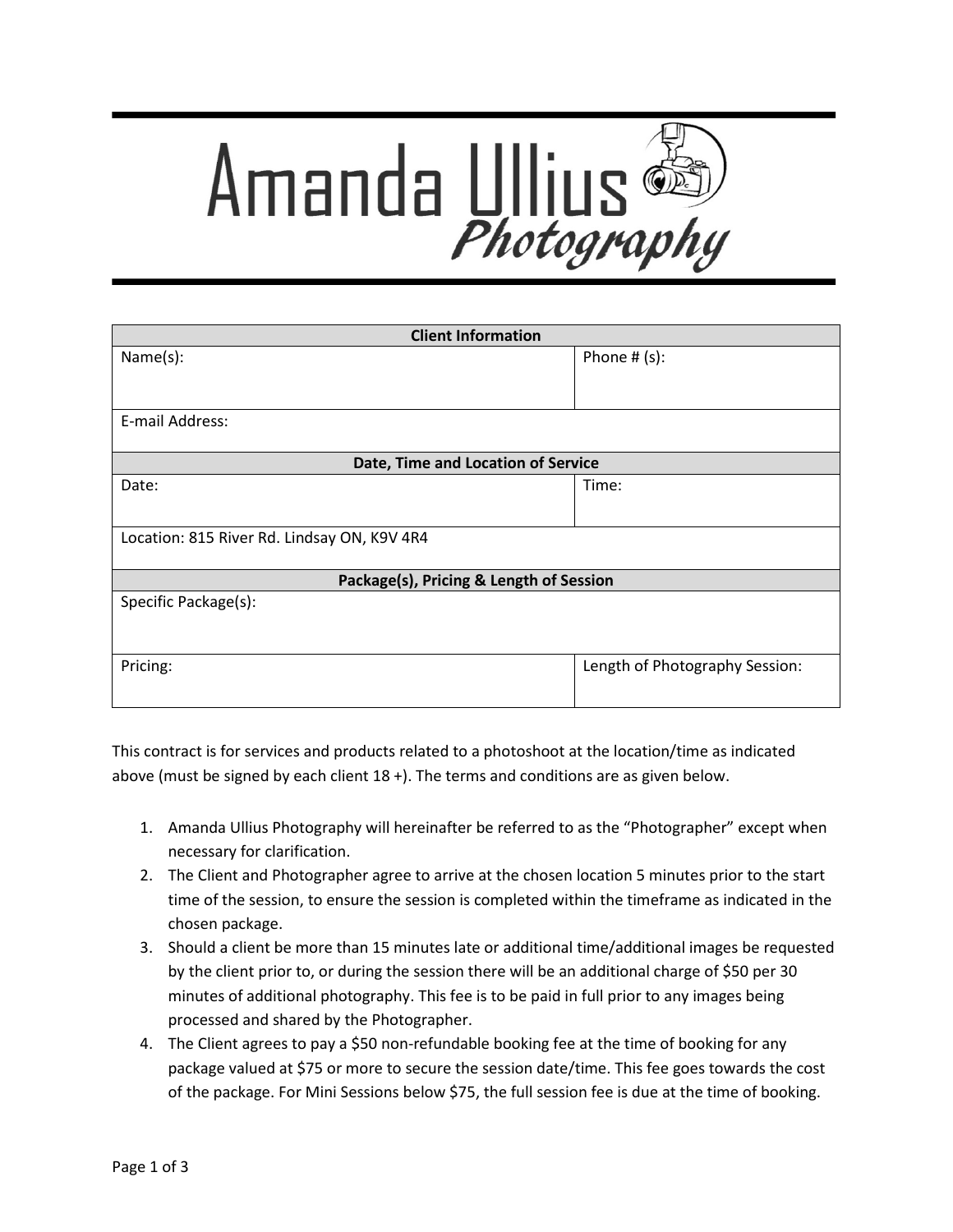- 5. The Client agrees to pay the remainder of the fee as follows:
	- a. For on-line transactions before the day of the session.
	- b. For cash transactions either before the day of the session or at the beginning of the session.
	- c. All fees must be paid in full prior to the start of the session.
- 6. The Client acknowledges that only edited images as chosen by the Photographer will be shared and not the RAW or "as shot" images.
- 7. The Client acknowledges that the Package is for the Photography Session and Retouched, High Resolution, Digital Images only (quantity as indicated in the Specific Package).
- 8. If an outdoor session must be rescheduled due to inclement weather, the session must be cancelled and rebooked (for a date and time within 14 days) from the scheduled session.
	- a. If the client cancels the session due to weather, the cancellation and rebooking must be done a minimum of 24 hours prior to the day/time of the original session, or the client forfeits the \$50 non-refundable deposit or the full package price for sessions under \$75 paid for in full at the time of booking. No exceptions.
- 9. In the case of a Photographer emergency and cancellation, the client can choose to have their monies refunded, or the photographer will make best efforts to reschedule for a date within 14 days of the original session.
- 10. The Photographer takes the utmost care with respect to exposure, transportation, and processing of the images. However, in the unlikely event that all the photographs have been lost or damaged for any reason, Amanda Ullius Photography's liability is limited to the return of all payments received, including the deposit.
- 11. The Photographer will not be party to illegal, racist, overtly offensive, or potentially dangerous situations, and has the right to end the session immediately without being in breech of contract.
	- a. If the required number of images for the package can be fulfilled from those already taken, the contract will be, at the sole discretion of the photographer, deemed to be filled.
	- b. If the required number of images for the package cannot be fulfilled from those already taken, a refund will be given except for the deposit which is non-refundable.
	- c. The photographer does not give consent in any way to my images being used by a 3rd party person for anything noted above.
- 12. The Photographer is granted the unrestricted right to Copyright and the use of photographs of the contracting party for promotion or competition without liability or compensation.
- 13. The client acknowledges that before, during and after the session while on the grounds of Amanda Ullius Photography Studio (indoor/outdoor), at their home, or a public location as agreed upon, any accidents or injuries that may occur to themselves or other clients in their party, are due to their own participation in movements around the property and/or poses they are comfortable with and hereby release Amanda Ullius Photography from any and all liability.
- 14. Due to the Covid-19 Pandemic, both Client and Photographer agree to the Covid-19 protocols as outlined on the Amanda Ullius Photography website/imposed by current governmental regulations, including but not limited to: